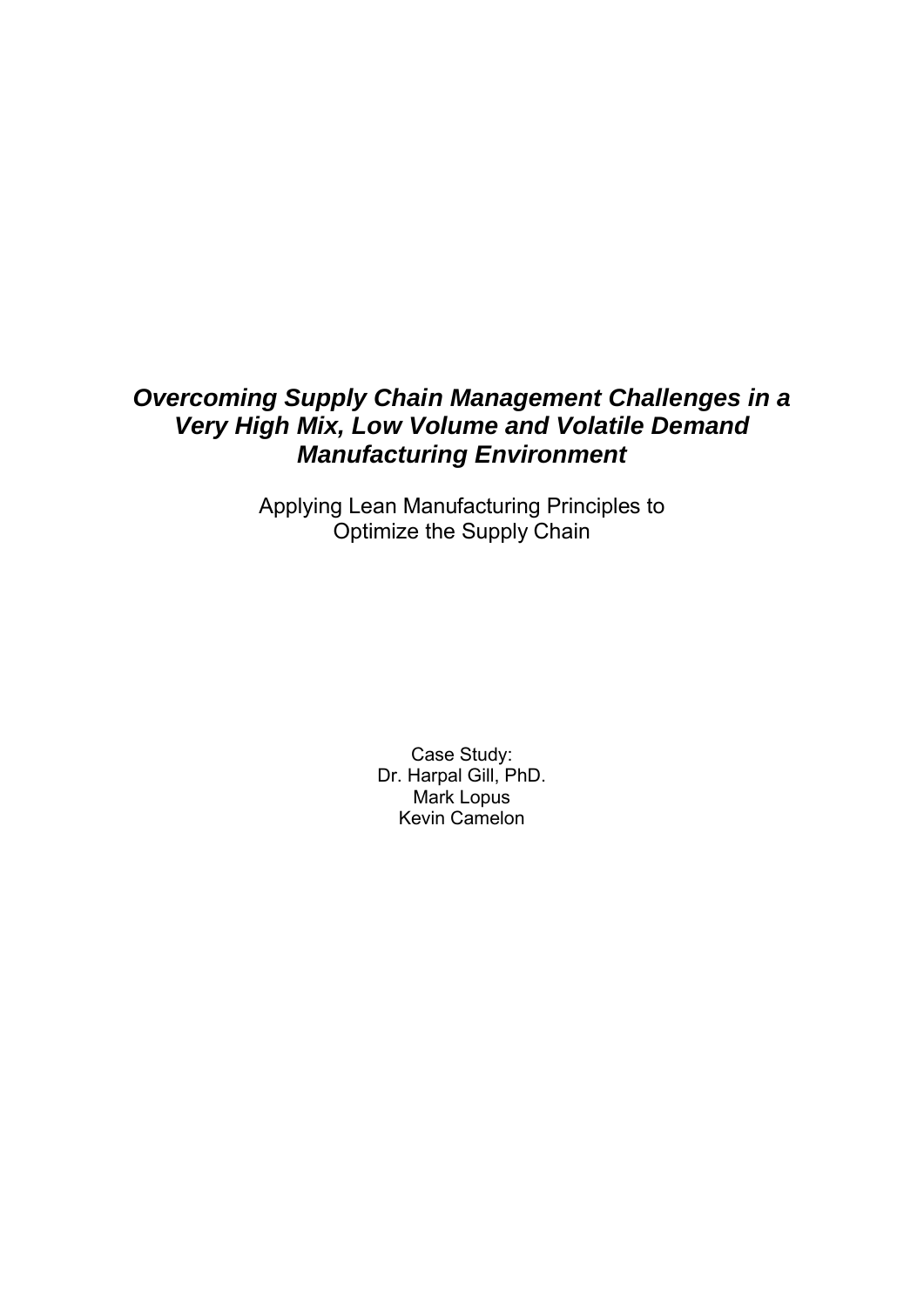# **Synopsis**

Supply chain management challenges are unique in very high mix, low volume and volatile demand manufacturing environments compared to very high volume and low mix environments. More and more, manufacturers are confronted with this problem today.

Traditionally, lean manufacturing practices are believed to be more suited for high volume, low mix manufacturing. This is a myth. This papers shows that lean manufacturing practices have many benefits to offer in all manufacturing environments, regardless of the product mix and volume.

The lack of proper education and training in an organization has been shown to be the biggest barrier to a successful lean manufacturing implementation. Lead time in different areas of the supply chain is a main cause of inefficiencies. Through proper training, encouragement and participation at all levels, excellent results in supply chain optimization in high-mix, low-volume manufacturing environments can be attained. Value stream mapping has proven to be a very simple but extremely effective tool for identifying issues affecting the key metrics of a supply chain.

This paper compares the supply chain challenges using two cases of manufacturing environments. It describes how the supply chain was optimized in terms of performance metrics with special emphasis on excess and obsolete (E/O) inventory and Lead Time (LT) reduction in the optical industry. The improvements in each of the metrics are shown to have a direct effect on the organization's Ship to Commit (STC) performance.

The paper also describes the special tools developed to optimize different parts of the Supply Chain process and how some Lean manufacturing components – particularly six sigma and Kaizen – were deployed to optimize the Supply Chain metrics for a high-mix, low-volume manufacturing environment. The results of each practice are included.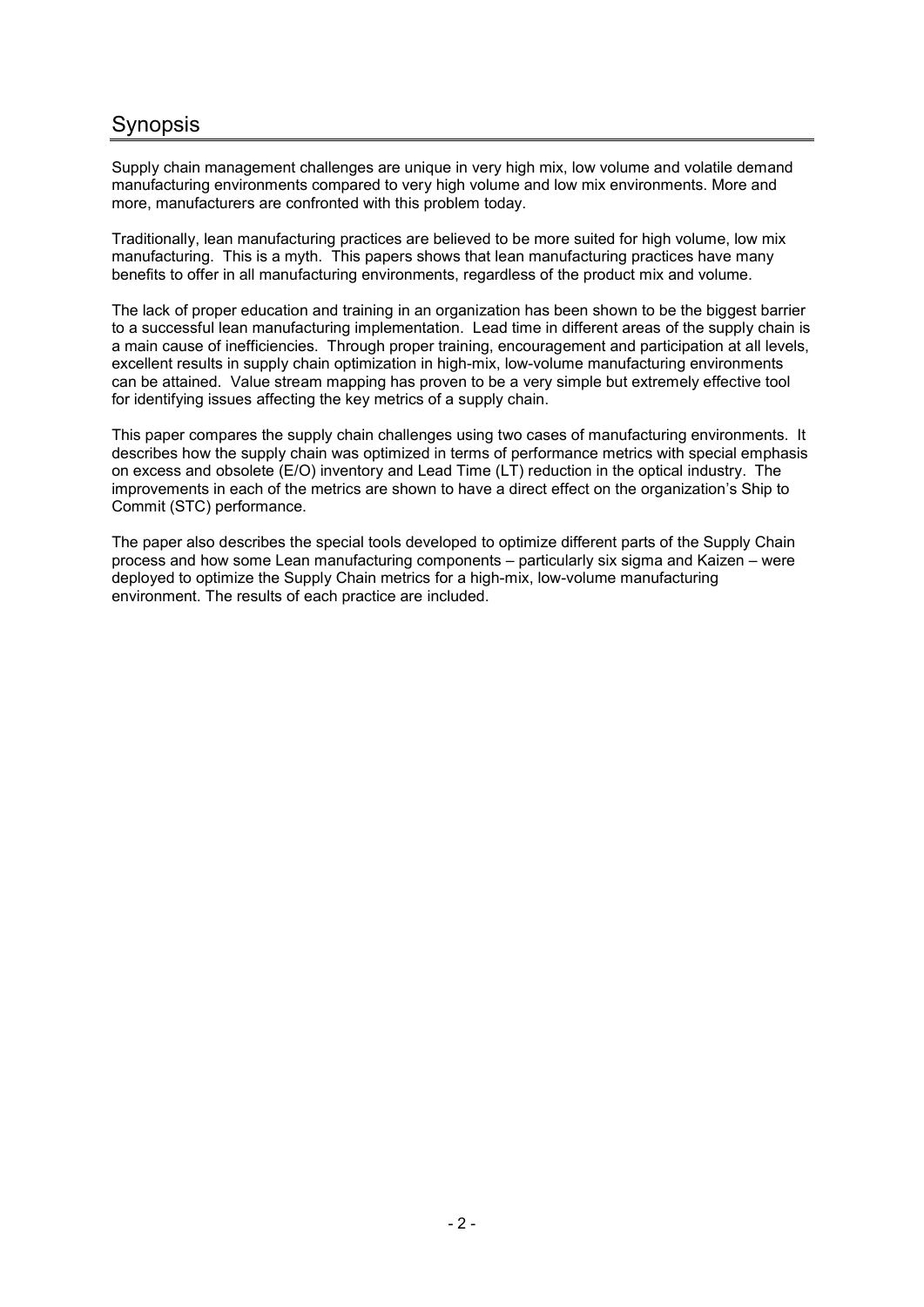# High Volume / Low Mix vs. Low Volume / High Mix: The Supply Chain **Challenge**

All companies share the same end goals of on-demand order fulfillment and lower costs of goods sold. But the ability to realize gains from supply chain optimization is not the same among companies with different product mix and volume ratios.

A high volume / low mix manufacturer producing consumer electronics for a broad global market has different leverage points within the supply chain than does a low volume / high mix manufacturer who builds specialized technology products for a narrower market. When comparing supply chain metrics between these two types of manufacturing companies a huge contrast becomes readily evident as shown in Figure 1. Each metric is defined and measured on a scale of 1 to 5 in a metrics scorecard where rating of 5 is the optimal score relative to the industry. The criterion for the ratings is listed below in Table 1.



A high volume / low mix manufacturer producing standard PC motherboards, for example, can be

established consumer based industry like PC motherboards. Achieving comparable levels of excellence requires innovative implementations of lean principles.

expected to have relatively stable and predictable end-product demand. It will have a smaller supply base providing many standard ship-to-stock components and materials. High volumes can be leveraged to reduce the ordering frequency and subsequently run a more efficient supply chain operation with high inventory turns and little exposure to excess and obsolete inventory.

In contrast to the generally robust supply chain performance in the well established high volume / low mix businesses, the same is not true for the fiber optic components and subsystems manufacturers. They operate in a very low volume / very high mix environment, facing constant demand volatility as product forecasts oscillate. This type of manufacturer relies on a large supplier base, each providing unique components for specialized products making the supply base and internal operations management unwieldy and exposure to excess and obsolete inventory a big challenge.

For the low volume / high mix manufacturer, supply chain optimization requires innovative approaches to match the performance demonstrated in high volume / low mix environments.

| <b>Supply Chain Performance Metrics Scorecard</b> |                                                                                                                                                                                                                          |  |
|---------------------------------------------------|--------------------------------------------------------------------------------------------------------------------------------------------------------------------------------------------------------------------------|--|
| <b>Demand Churn</b>                               |                                                                                                                                                                                                                          |  |
| <b>Score</b>                                      | Criteria                                                                                                                                                                                                                 |  |
| 5                                                 | Demand is steady with no churn within a long term fixed planning horizon                                                                                                                                                 |  |
| 4                                                 | Demand fluctuates within the short term fixed planning horizon but is only<br>committed to the Master Demand Schedule when there are no negative impacts to<br>inventory, manufacturing capacity or delivery capability. |  |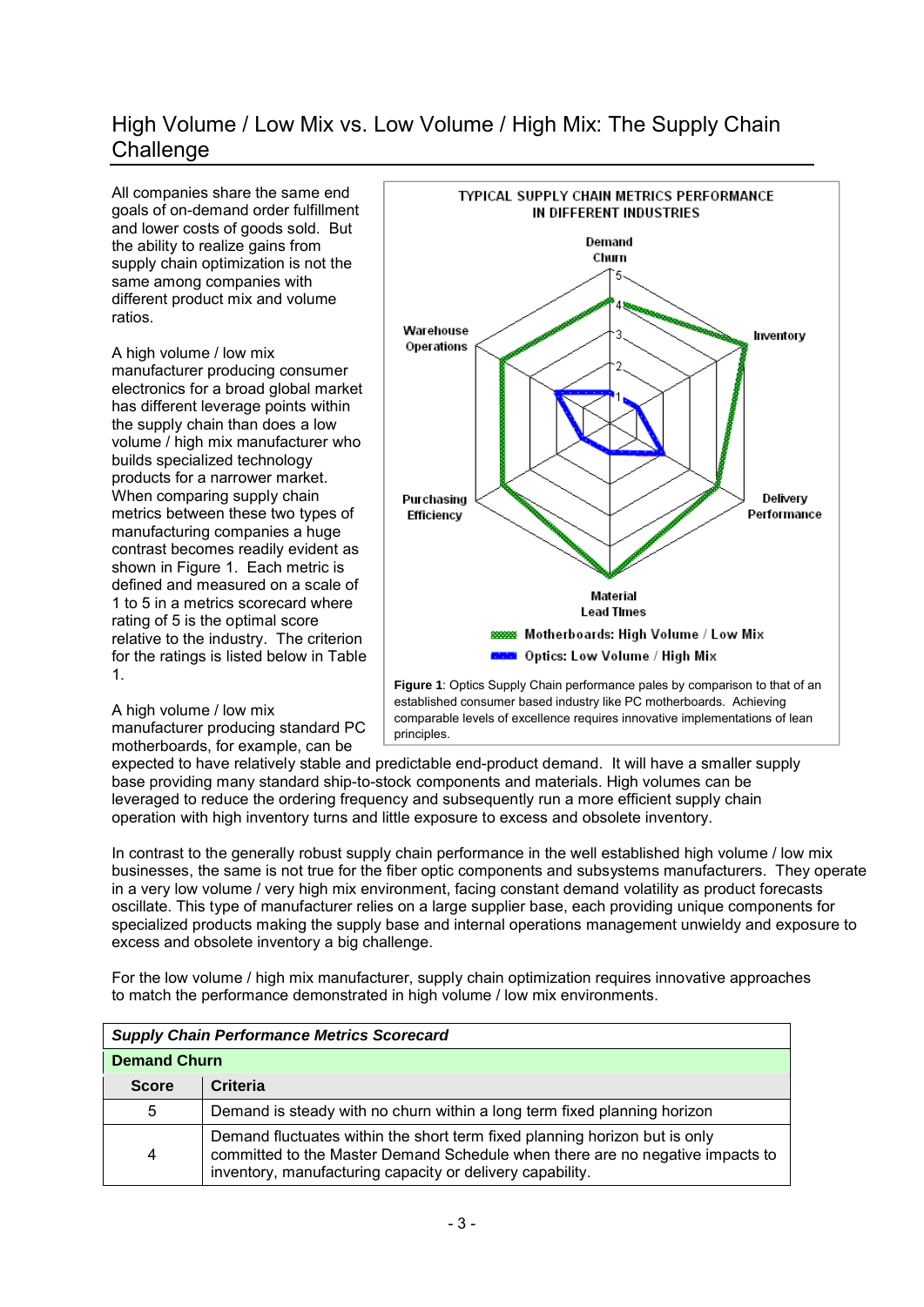| 3                           | A short term fixed planning horizon is defined where churn should not occur. Tools<br>are available to measure the impact of demand churn within the horizon. Churn is<br>reduced and impact is assessed before being committed to the Master Schedule                              |
|-----------------------------|-------------------------------------------------------------------------------------------------------------------------------------------------------------------------------------------------------------------------------------------------------------------------------------|
| $\overline{2}$              | Visibility of forecast churn and sales order cancellation and reschedules exists.<br>Churn still occurs in the Master Demand Schedule without control.                                                                                                                              |
| 1                           | No visibility of demand churn in the Master Demand Schedule exists. No impact of<br>schedule changes can be assessed. Sales orders and forecasts are cancelled<br>and rescheduled with no regard to delivery capability or inventory impact.                                        |
| <b>Inventory</b>            |                                                                                                                                                                                                                                                                                     |
| <b>Score</b>                | <b>Criteria</b>                                                                                                                                                                                                                                                                     |
| 5                           | There are little or no excess and obsolete inventories or shortages. Inventory<br>turns are best in class for the industry.                                                                                                                                                         |
| 4                           | Excess and Obsolete inventory is clearly predicted. Few shortages occur and they<br>are well known in advance. Inventory turns are acceptable relative to the industry.                                                                                                             |
| 3                           | Excess and Obsolete inventory is regularly predicted and proactive actions to<br>mitigate are taken. Material shortages are recognized and mitigated in advance.<br>Inventory turns are marginal but improving relative to the industry.                                            |
| $\overline{2}$              | Tools providing visibility of excess and obsolete inventory are in place. Visibility of<br>upcoming shortages is available. E/O inventory and shortages still occur.<br>Inventory turns are low.                                                                                    |
| 1                           | There is no visibility of excess and obsolete inventory. Shortages occur frequently<br>without warning and seriously impact Ship to Commit. Inventory turns are very<br>low.                                                                                                        |
| <b>Delivery Performance</b> |                                                                                                                                                                                                                                                                                     |
| <b>Score</b>                | <b>Criteria</b>                                                                                                                                                                                                                                                                     |
| 5                           | Ship to commit is 100%                                                                                                                                                                                                                                                              |
| 4                           | Planners make accurate delivery commitments. Missed commitments are rare.<br>Ship to Commit performance is good (less than 90% - 95 %.) Delivery<br>performance scores at the customers are approaching and meeting their required<br>targets.                                      |
| 3                           |                                                                                                                                                                                                                                                                                     |
|                             | Tools are available to make better, more accurate delivery commitments. Potential<br>missed commitments are predicted in advance. Ship to Commit performance is<br>good (less than 80% - 90 %.) Delivery performance scores at the customer are<br>good but still need improvement. |
| $\overline{2}$              | Ship to Commit performance is not good (60% - 80 %.) Commitments are often<br>missed with no advance warning. Delivery performance scores at the customer<br>are poor.                                                                                                              |
| 1                           | Ship to Commit performance is very poor (less than 60 %.) Commitments are<br>rarely met. Delivery performance scores at the customer are unsatisfactory.                                                                                                                            |
| <b>Material Lead Times</b>  |                                                                                                                                                                                                                                                                                     |
| <b>Score</b>                | <b>Criteria</b>                                                                                                                                                                                                                                                                     |
| 5                           | All materials' lead time is within the demand requirements.                                                                                                                                                                                                                         |
| 4                           | Lead Time reduction strategies have been applied to all of A, B and C class items<br>and they are available within 4 weeks.                                                                                                                                                         |
| 3                           | Lead Time reduction strategies for A and B class items are defined. Many items'<br>lead times are reduced but some are still only available at a lead time greater than<br>4 weeks.                                                                                                 |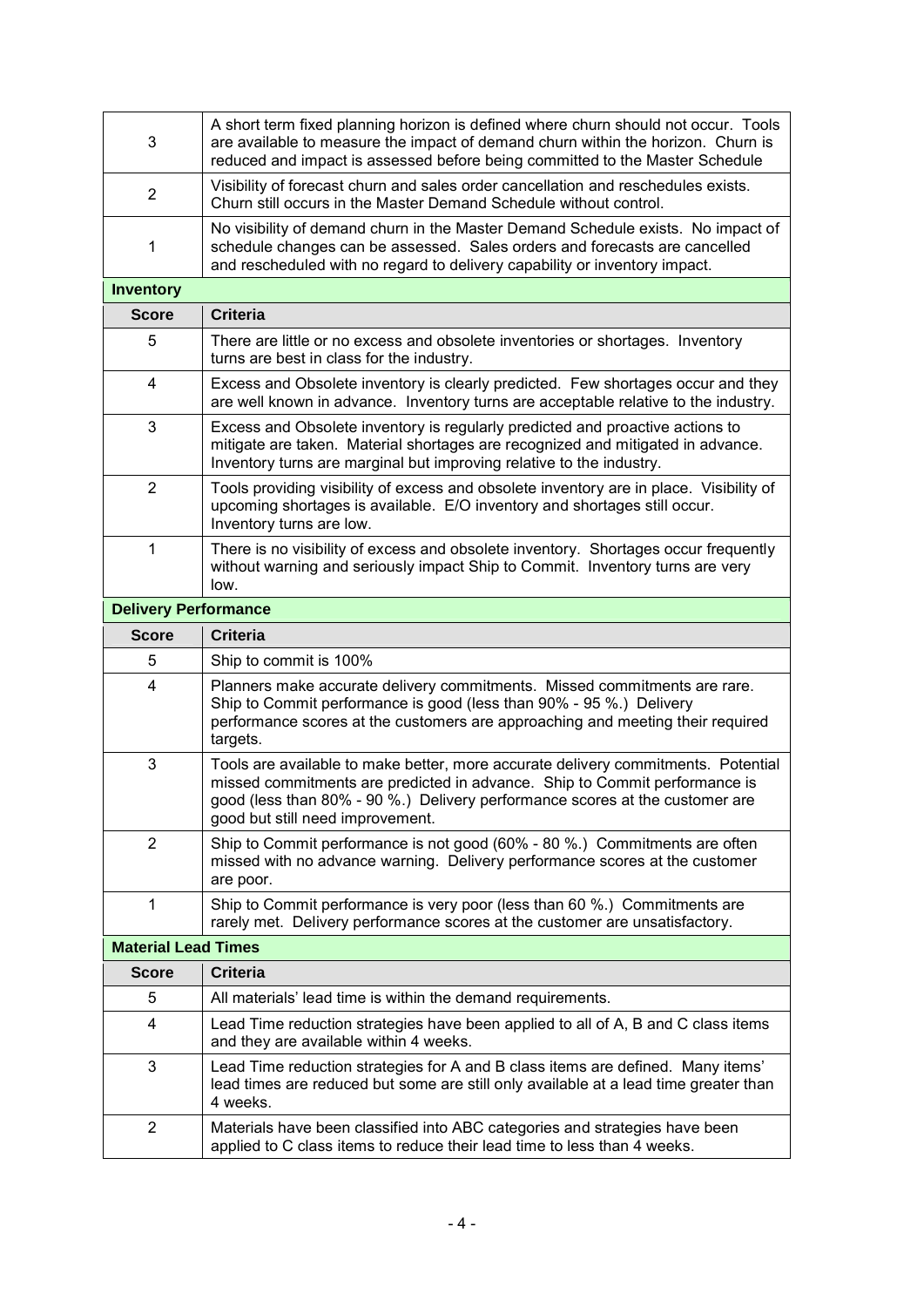| 1                            | Many materials have very long lead times. No strategies exist to reduce the lead<br>times.                                                                                                                                                  |  |  |  |
|------------------------------|---------------------------------------------------------------------------------------------------------------------------------------------------------------------------------------------------------------------------------------------|--|--|--|
| <b>Purchasing Efficiency</b> |                                                                                                                                                                                                                                             |  |  |  |
| <b>Score</b>                 | <b>Criteria</b>                                                                                                                                                                                                                             |  |  |  |
| 5                            | The supply base is optimized. The procurement systems are fully automated and<br>all suppliers manage there own orders through online systems; buyer involvement<br>in order maintenance is minimum.                                        |  |  |  |
| $\overline{4}$               | Fewer buyers can easily manage more purchased items. Some suppliers are<br>managing their own orders online.                                                                                                                                |  |  |  |
| 3                            | Buyers have the tools to help them manage their orders more effectively.<br>Strategies have been applied to reduce the number of orders to issue and<br>maintain.                                                                           |  |  |  |
| $\overline{2}$               | The supply base is reduced through various strategies. Buyers still have to place<br>and maintain many purchase orders.                                                                                                                     |  |  |  |
| 1                            | There are too many purchased components from too many different suppliers.<br>Buyers have difficulty scheduling and maintaining all the orders. Tools for them to<br>manage the orders are ineffective or nonexistent.                      |  |  |  |
|                              | <b>Warehouse Operations</b>                                                                                                                                                                                                                 |  |  |  |
| <b>Score</b>                 | <b>Criteria</b>                                                                                                                                                                                                                             |  |  |  |
| 5                            | All inventory moves through Receiving and IQA into available stock within 2 hours<br>of delivery. Kitting requests are scheduled in advance and staged for availability<br>on demand. Transactional data entry fully automated.             |  |  |  |
| 4                            | Materials pass through Receiving and IQA to available stock on the same shift.<br>Kitting requests are completed within 3 hours and data entry is real-time.                                                                                |  |  |  |
| 3                            | Materials pass through Receiving and IQA to available stock on the same day.<br>Kitting requests and data entry are completed within the same shift.                                                                                        |  |  |  |
| $\overline{2}$               | Measurement of Receiving, IQA and kitting cycle times are in place. Strategies are<br>defined to reduce the cycle times.                                                                                                                    |  |  |  |
| $\mathbf{1}$                 | It takes a very long time for materials to pass through receiving and IQA to<br>available stock; there is no measurement of these processes in place. Material<br>kitting for production and data entry of inventory transactions are slow. |  |  |  |

**Table 1: Supply Chain Metrics Scorecard**

# Fabrinet: Reasons for the changes

Fabrinet serves an industry characterized by very high-mix, low volume production. It is a global engineering and manufacturing services provider of complex optical and electromechanical components, modules and bulk optics. The company serves data communications, telecommunications, networking, medical and automotive markets worldwide. It has over 20 different end customers and each has unique requirements affecting the supply chain and manufacturing model. Each customer has its own factory within a factory at Fabrinet



**Figure 2**: Fabrinet maintains a steadily growing base of active products. With complex bills of material and unpredictable product life cycles, supply chains must be primed and geared for flexibility.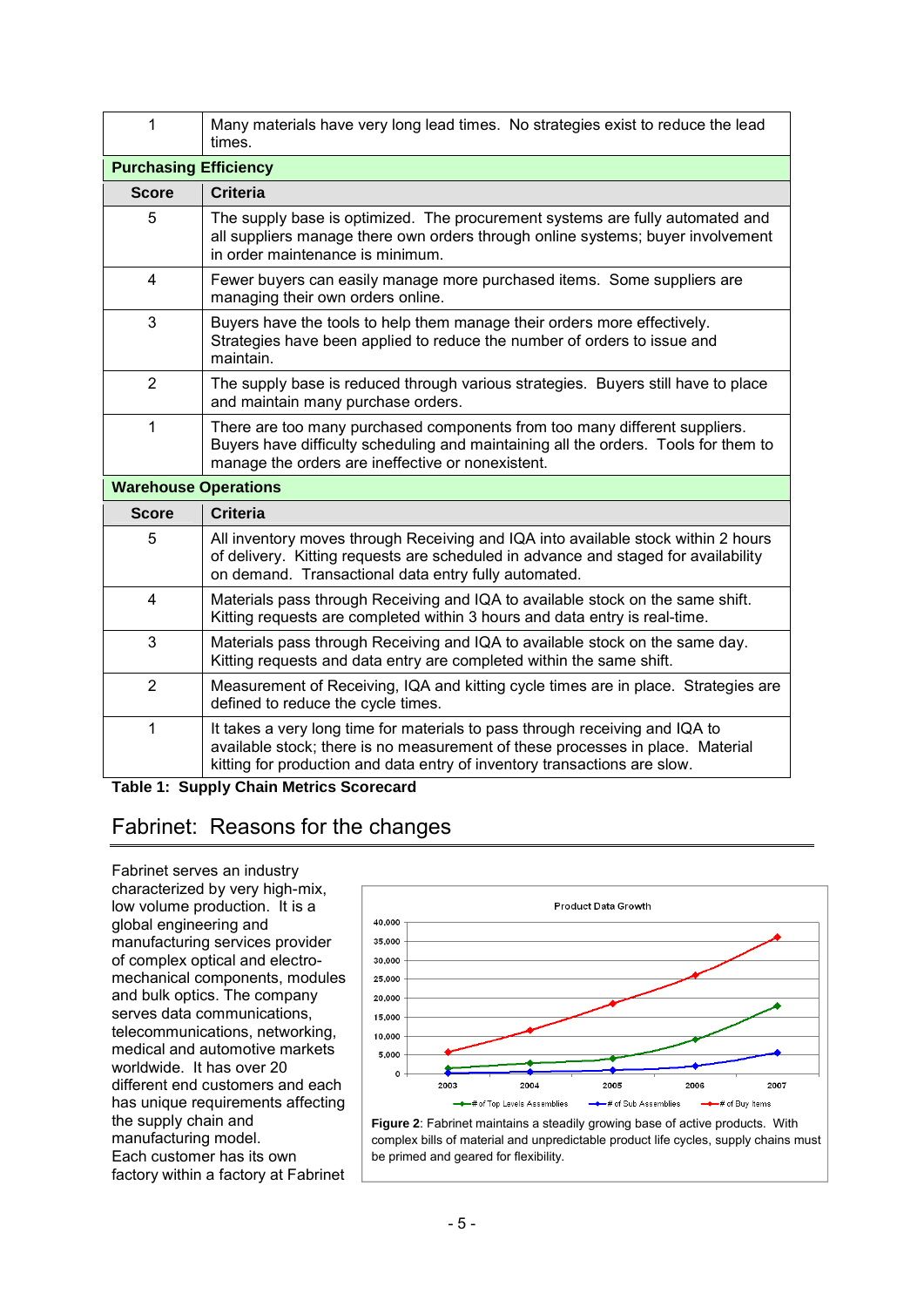to safeguard its intellectual property.

Supply Chain Management is among the greatest challenges Fabrinet faces. Close to 90% of the product cost is made up of material used to manufacture the products. The company's growing product portfolio encompasses more than 23,000 top levels and subassemblies using over 36,000 components (Figure 2) purchased from over a thousand suppliers located in different parts of the world (Figure 3.) Many of the suppliers in the burgeoning optics industry are small with limitations in quality systems, reliability and overall maturity.

Technology in the optics industry evolves at a rapid rate. As OEMs develop new product designs, component and subsystem manufacturers compete to be the first in getting them to market. A



supplier who wins the business must stay at pace with a program's demand shifts throughout its life cycle or risk losing the business to competitors who are ready to deliver at the first opportunity. In this race to deliver, short term production schedules swing up and down dramatically (Figure 4.) Referred to as "Demand Churn," this schedule volatility stresses the supply chain to its extents. Drop-In demand – short term upside spikes when customers have immediate new needs with "fill-or-kill" orders –

need to be responded to with commitments instantly. Demand is also regularly Pulled-Out, or removed from the short term delivery window leaving materials potentially exposed in the pipeline. In both cases, an immediate realization of the changes, response and appropriate actions are very critical.

A key metric for measuring success at Fabrinet is Ship-To-Commit (STC.) Despite the long lead times of many materials and components used in optical technologies, customers continually demand that their orders are filled in ever shorter lead times. To accomplish this, Fabrinet requires a highly flexible supply chain management system. It must be able to deal with demand changes on the fly and ensure an uninterrupted, scalable supply of materials with continuous cost reduction. It is necessary to close the lead time gap between customer demand and supplier delivery without exposing the company or the customer to high levels of excess and obsolete (E/O) inventory.



**Figure 4:** Rapidly advancing technology and intense competition in the optics industry means product configurations and market requirements change constantly; manufacturers must adapt to new designs and revisions in-line and on demand.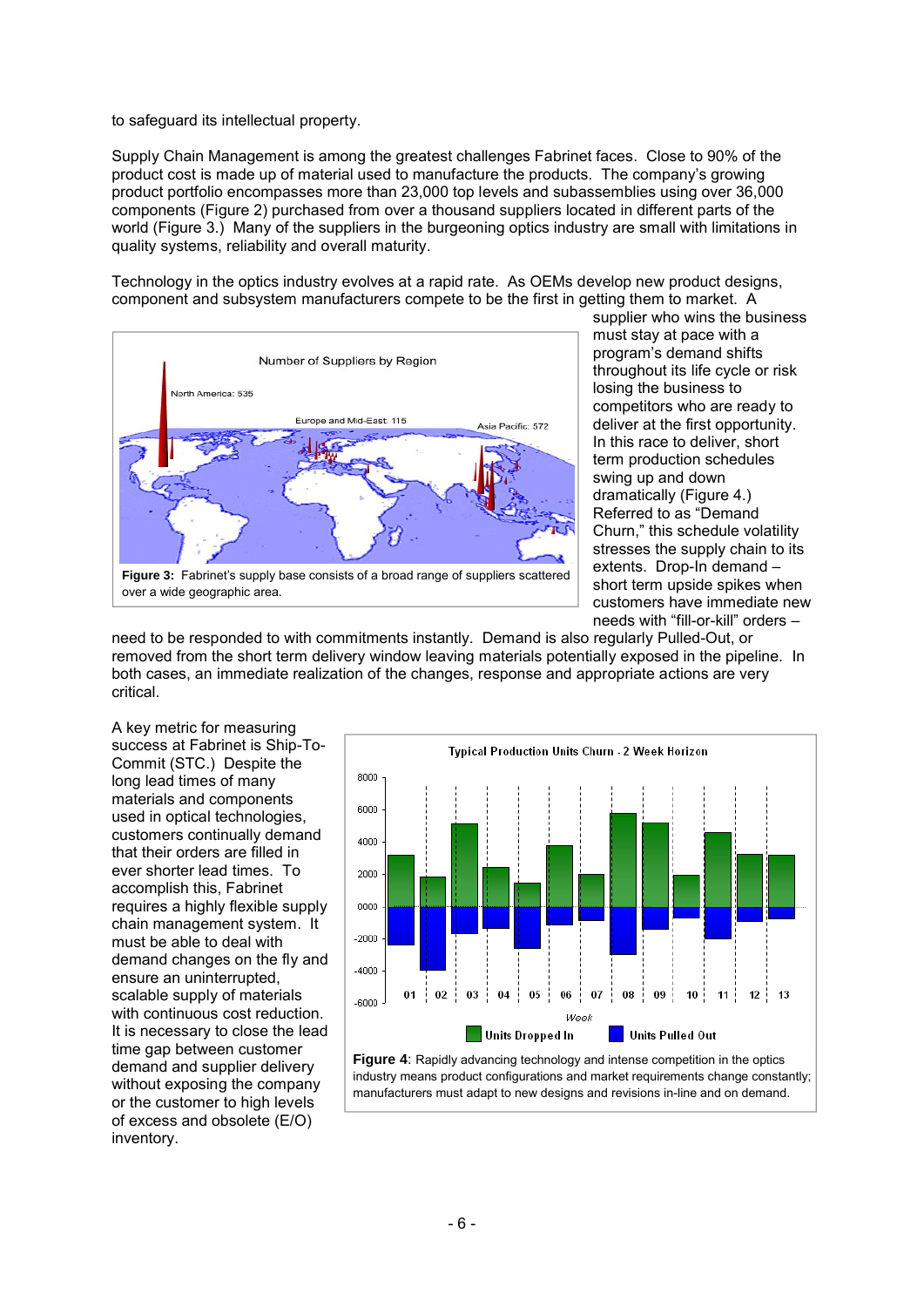The answer to these challenges lies in applying the principles of Lean Manufacturing to the supply chain. Combined with new IT tools for intelligence and productivity, Lean Manufacturing concepts are transforming Fabrinet's supply chain from the bottom up. By value stream mapping the supply chain processes, we identify opportunities where Kaizen and Six Sigma projects, processes and tools will enable staff to address the base objectives. These lean practices add value by driving a second tier of objectives, which in turn lead to improved performance for the customer and an ultimate increase in business wins for Fabrinet (Figure 5.)



**Figure 5:** By focusing lean projects on base objectives, we see improvements in other key metrics that lead to greater customer satisfaction, cost and Quality.

# Lean Manufacturing: Getting Started

One of the biggest challenges in implementing Lean Manufacturing (LM) is convincing both management and staff at all different levels of the power of Lean Manufacturing tools. Many of the staff at Fabrinet envisioned lean concepts as very complicated mathematical modeling of the process using complex math equations to find the optimal conditions and solutions for lowest cost, best quality and best STC. Others viewed lean manufacturing to be more applicable for optimizing manufacturing shop processes. The problems in supply chain were seen to be insurmountable and beyond the scope of lean manufacturing practices.

We had to get past the initial cynicism and notion that lean concepts were very complicated and only suitable for high volume products, required special skill sets and were outside the scope of rank and file.

A series of classes including staff from all levels of the supply chain staff were held. Class material was designed without involving any mathematics to demonstrate that the overall concepts are simple and easy to understand. Different components of lean manufacturing were reviewed and each component was explained in the simplest terms to ensure everybody understood the basics. The training and education initiative was also intended to show that not all of the LM tools are always applicable in all cases and that many are not always necessary.

To ensure everyone was on board, several small working groups were set up during working hours to encourage interactive discussion, ask questions and debate the pros and cons of the LM practices. The primary goal was to create team work, improve the confidence level of each individual and demonstrate that everyone can contribute to continuous process improvements.

As soon as employees realized Lean stands for waste reduction and not for eliminating people and jobs, Fabrinet accomplished a major milestone toward accepting and adopting Lean Manufacturing practices throughout the Supply Chain organization. With practice, Fabrinet employees realized that Lean Manufacturing was about cost and cycle time reduction and was a means toward providing the best value proposition to customers.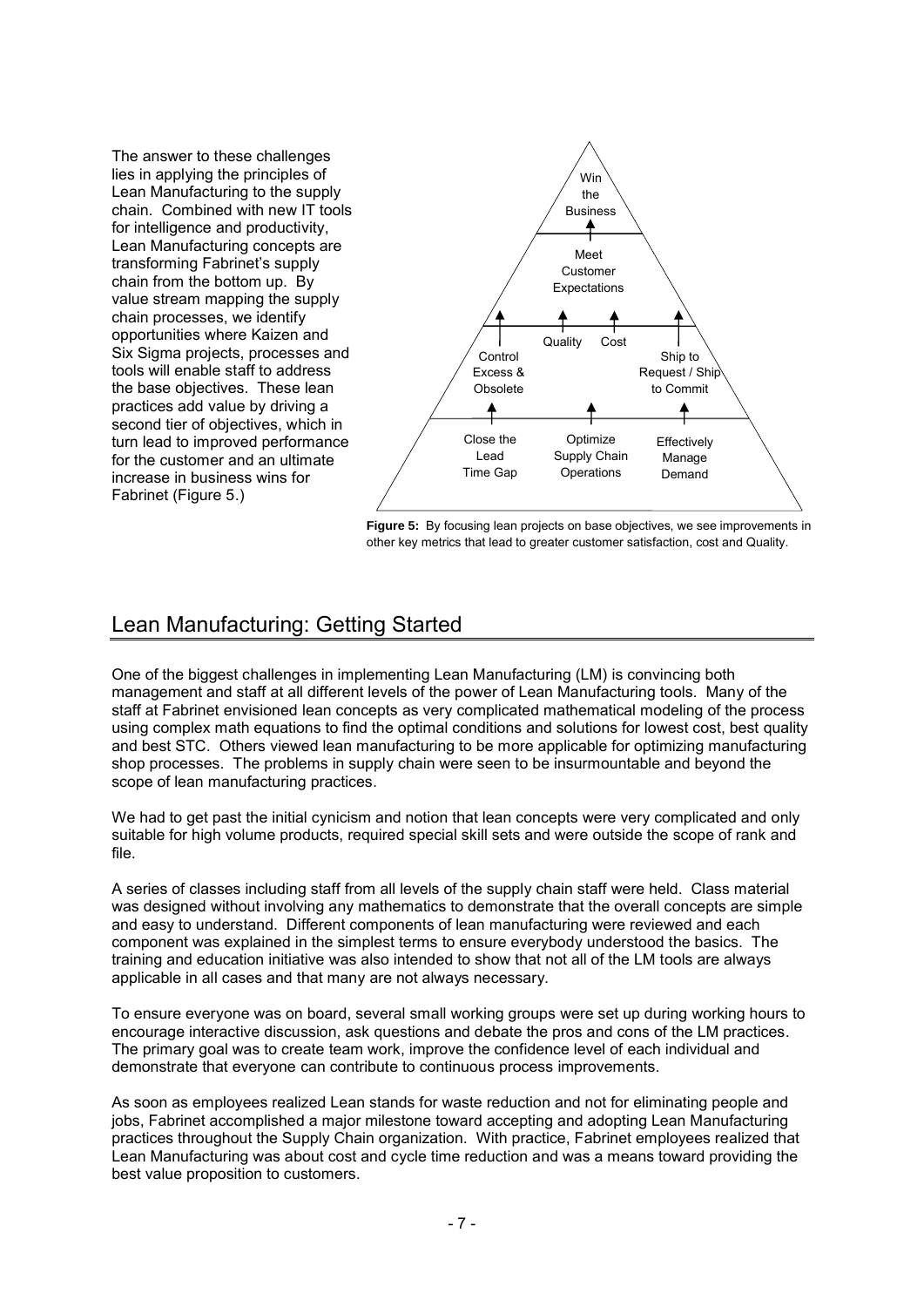## **The Value Stream Process Map: Identifying the Problems**

At Fabrinet, the supply chain (SC) optimization was divided into two separate efforts. First we had to address the common features of SC for all of the customers and then optimize the supply chain for specific customers as shown in the case study in the latter sections.

To define the overall SC project and identify the problems, the team constructed a complete supply chain process map from the point of communication of demand from the customers through delivery of product. From a high level perspective, the supply chain process was divided into three discrete areas, namely, demand management, strategic supply chain, and logistics (Figure 6.) The problems and their magnitude in each SC process area were identified together with a specific team of staff responsible for the improvements. Lead time was identified as the fundamental parameter for baseline measurement and improvement across the board. Low hanging fruit was targeted for immediate improvement while higher goals were slated for broader scope projects.

|                          | <b>Process Step</b>                                                                                                | L/T                                                  | <b>Problem Statement</b>                                                                                                                                                                                                                                                                                                                                                                            | <b>Measure</b>                  |
|--------------------------|--------------------------------------------------------------------------------------------------------------------|------------------------------------------------------|-----------------------------------------------------------------------------------------------------------------------------------------------------------------------------------------------------------------------------------------------------------------------------------------------------------------------------------------------------------------------------------------------------|---------------------------------|
| <b>Demand Management</b> | Receive Demand (PO<br>and Forecast)<br>Analyze Demand<br>Load MDS<br>Validate MDS                                  | $1 - 2$<br>$\overline{2}$<br>$\mathbf{1}$<br>$1 - 2$ | Demand Management is lacking analytical<br>tools and standardized demand processing<br>rules. Planners take days to analyze and<br>process customer demand before<br>transforming them to delivery commits and a<br>master demand schedule. The lack of tools<br>not only slows the demand analysis process,<br>but also results in inaccurate commitments<br>and unoptimized production schedules. | $X = 5.75$<br>$\sigma = .707$   |
| Strategic Supply Chain   | <b>Execute MRP</b><br>Process Purchase<br>Orders<br>Receive Supply<br>Commits<br><b>Material Delivery</b>          | $\overline{2}$<br>$2 - 3$<br>$2 - 3$<br>28-182       | Procurement lead times are too long. With so<br>many purchased parts and suppliers, buyers<br>can't process and schedule all the orders on<br>time within the MRP cycle. A substantial<br>reduction in material lead times is a must in<br>order to meet the aggressive ship to commit<br>requirement.                                                                                              | $X = 58.14$<br>$\sigma = 34.42$ |
| ogistics                 | <b>Receive Material</b><br><b>Incoming Quality</b><br>Inspection<br><b>Store Material</b><br>Kit and Issue to Jobs | $\overline{2}$<br>$2 - 4$<br>1<br>$2 - 3$            | Moving material through receiving, IQA,<br>warehouse and out to production takes too<br>long. IQA needs to process inspections<br>faster. Kitting materials for production is slow<br>and often results in delays in getting materials<br>to the production floor.                                                                                                                                  | $X = 7.88$<br>$\sigma$ = 1.45   |
|                          | $WIP \rightarrow Pack \rightarrow Ship$                                                                            |                                                      |                                                                                                                                                                                                                                                                                                                                                                                                     |                                 |

**Figure 6:** Value stream map of the existing process together with the problems identified in each area.

The x-bar and sigma values for each processes section were computed. In demand management and logistics, the actual lead time of the processes were measured over a 26 week period. The data for the strategic supply chain was based on the total fixed lead times of all purchased components.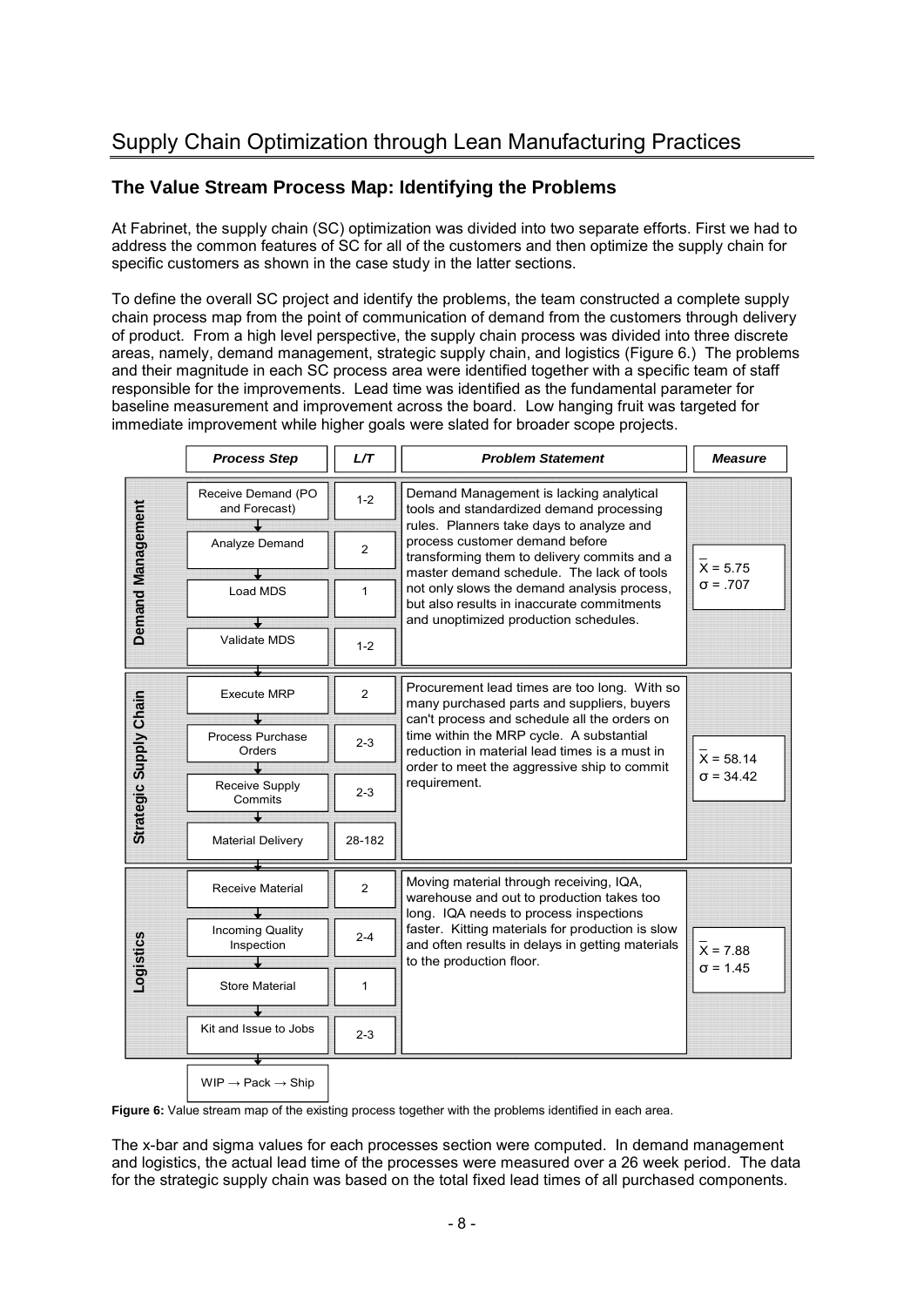The average lead time for the total SC process was identified to be 71.7 days with a standard deviation of 34.5 days making both the commitments and deliveries to customers very unpredictable. The following sections describe how the average and standard deviation was reduced to improve the overall STC.

Opportunities for improvements in each of the three main areas were divided into a series of Kaizen and Six Sigma projects. Six sigma projects were identified as "high hanging fruit" due to their complexity and the duration. These projects required innovation, development, and validation before they could be implemented. They could take anywhere from 4 weeks to 6 months for full implementation. Kaizen projects, on the other hand, were designated as "low hanging fruit" and quick wins. These projects were considered much simpler and quicker to complete, taking anywhere from 1 week to 4 weeks for full implementation.

## **Demand Management: Problems and opportunities for improvement**

To tackle the problems in demand management, the focus team looked at the detailed process and tools used in handling, analyzing and responding to customer demand. They found that demand churn in the 2 week planning horizon was out of control and invisible. This was driving shortages, excesses and missed commitments. There was no way to quickly and accurately measure the effect of demand spikes. Recognizing that we needed to be flexible to support churn demand, it was decided to standardize the demand management process and develop analytical tools that would help them recognize, analyze and respond to demand churn before it was processed through MRP.

| <b>Projects to Improve Demand Management</b> |             |                                                                                                                                                                                                                                                                                  |                                                                                                                                                                                                                                                                                                                                  |
|----------------------------------------------|-------------|----------------------------------------------------------------------------------------------------------------------------------------------------------------------------------------------------------------------------------------------------------------------------------|----------------------------------------------------------------------------------------------------------------------------------------------------------------------------------------------------------------------------------------------------------------------------------------------------------------------------------|
| <b>Project Name</b>                          | <b>Type</b> | <b>Project Scope</b>                                                                                                                                                                                                                                                             | <b>Results</b>                                                                                                                                                                                                                                                                                                                   |
| <b>Churn Analysis</b>                        | Six Sigma   | A statistical measurement and<br>reduction of demand churn in the 2<br>week planning horizon. Supported by<br>other projects and tools, planners<br>would reduce the volatility and<br>increase the accuracy of production<br>schedules by eliminating the<br>unnecessary churn. | It took 4 weeks to develop/validate<br>$\bullet$<br>and implement tools and metrics.<br>Able to see and control the churn<br>$\bullet$<br>data real time and analyze<br>capability and impact.<br>It took 15 weeks to bring the<br>$\bullet$<br>negative churn to within control<br>limits.                                      |
| <b>WHATIF MRP</b>                            | Kaizen      | Develop on-demand MRP run and<br>analysis reports that planners can use<br>to analyze demand fulfill scenarios<br>before running the scheduled MRP.                                                                                                                              | $\bullet$<br>It took 2 weeks to set process,<br>test/validate and implement<br>Time to commit for drop in<br>$\bullet$<br>(Upside) demand was reduced<br>from 7 days to 1 day; no longer<br>had to wait for the scheduled MRP<br>run.                                                                                            |
| Max-Kits                                     | Six sigma   | Develop spreadsheet based macro<br>that automatically calculates maximum<br>available kits on the fly for a prioritized<br>list of top level assemblies as well as<br>analyzing exposure to E&O.                                                                                 | $\bullet$<br>It took 30 days to implement and<br>execute.<br>Improved the lead time to commit<br>$\bullet$<br>delivery of high-priority upsides<br>from one week to a few hours.                                                                                                                                                 |
| 12-Week<br>Shortage Analysis                 | Six Sigma   | Develop a long term, early-warning<br>tool providing clear visibility of<br>potential material shortages in the 12<br>week planning horizon.                                                                                                                                     | 6 weeks to develop the analysis<br>$\bullet$<br>report.<br>Once the analysis report was<br>$\bullet$<br>completed and verified, shortage<br>escalation teams addressed<br>shortages before they impacted<br>production schedules.<br>Material shortages in production<br>$\bullet$<br>were reduced from "frequent' to<br>'rare'. |

**Table 2:** List of projects identified to improve the demand management cycle.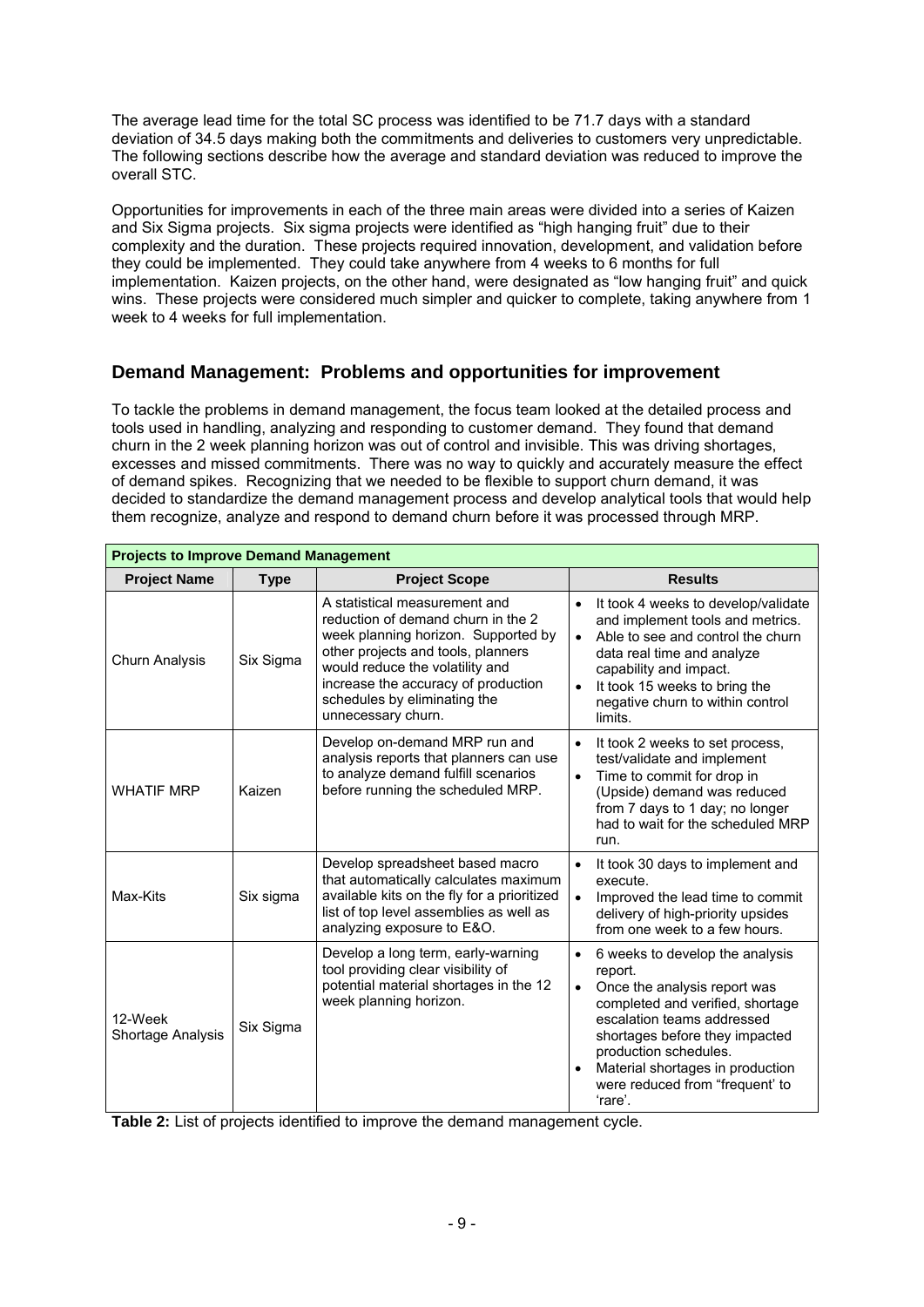## **Churn Analysis**

The Churn Analysis project was a key step in improving the demand management process. The team realized that while some churn is inevitable (and even welcome in the case of doable upsides) other churn was unnecessary and could be controlled in the master production plan to avoid inventory problems or create unnecessary, non value added work downstream in the planning process. The goal was to identify the unnecessary churn. The churn analysis turned out to be a far more powerful tool than first anticipated. The senior management of the customers started using it for monitoring their own product life cycle management and marketing forecasts. Previously, senior management focused more on the overall revenue numbers but not the churn mix which was the major cause of E/O inventory.

## **WHATIF MRP**

The WHATIF MRP was an easy-win process development. Before this process was available, planners in various production business units had to wait for a single, weekly MRP run to see the total picture of their customers' new demand and materials position. While waiting, many would attempt to manually calculate materials availability in order to commit to the customer, resulting in inaccurate commitments and materials shortages. After implementation, a planner could run a full MRP ondemand as a simulated production scenario, then identify availability and constraints, and feed back to the customer with accurate commitments. It allowed the planners to load the weekly scheduled MRP with a realistic demand plan avoiding lot of errors and cancellations.

## **Max Kits Analysis**

The Max Kits tool was a software development with multiple analytical uses. Primarily designed as a real-time Available-To-Promise engine, it also functions as means to identify finished assemblies that can be built with available E/O inventory. Prior to this tool, all assessment was based on time consuming, manual data crunching and estimations. Now, planners have an automated tool that provides an exact assessment for the total number of full kits and additional material required to build out the required demand or to eliminate total exposure to E/O.

## **12-Week Shortage Analysis**

The 12-Week Rolling Shortage Analysis was a key early warning tool that addressed frequent material shortages. Prior to this tool, planners had no way to accurately predict when material shortages would affect production schedules. Designed for ease of use, planners could run the 12- Week Shortage Analysis and quickly identify problematic components. With this data available, business unit planners formed escalation teams with members of the Strategic Supply Chain group. Material shortage issues that could not be solved within the purchasing groups were escalated to management and then executive staff. Material shortages were reduced from frequent to rare.

### **Overall Results in Demand Management**

With these automated, accurate tools for analyzing and responding to customer demand, the baseline lead time metric for demand processing improved from an average of 5.75 days and a σ of 0.707 days to average of 2.75 days and σ of 0.276 days. This resulted in direct STC improvements, upside opportunities in revenue and reduced E/O inventory. Additional benefits were gained downstream in the supply chain processes. Among them, buyers had more accurate and reliable schedules to manage and stores had steadier throughput. Overall improvements in the SC metrics resulting from this work can be seen in the case study section.

## **Strategic Supply Chain: Problems and opportunities for improvement**

Two teams were formed to identify and implement a series of actions (Table 3) to reduce the lead time for all material components to less then 4 weeks. Before this effort, lead times ranged anywhere from a few days to 28 weeks.

At Fabrinet, each customer has its own factory with a dedicated support infrastructure. The strategic supply chain group, however, is centralized and provides services to all customers while each customer business unit has its own dedicated planning and procurement group providing tactical support.

The Strategic Supply Chain team saw the supplier lead times to be the biggest opportunity for overall lead time reduction. They divided all purchased components into discrete commodities and the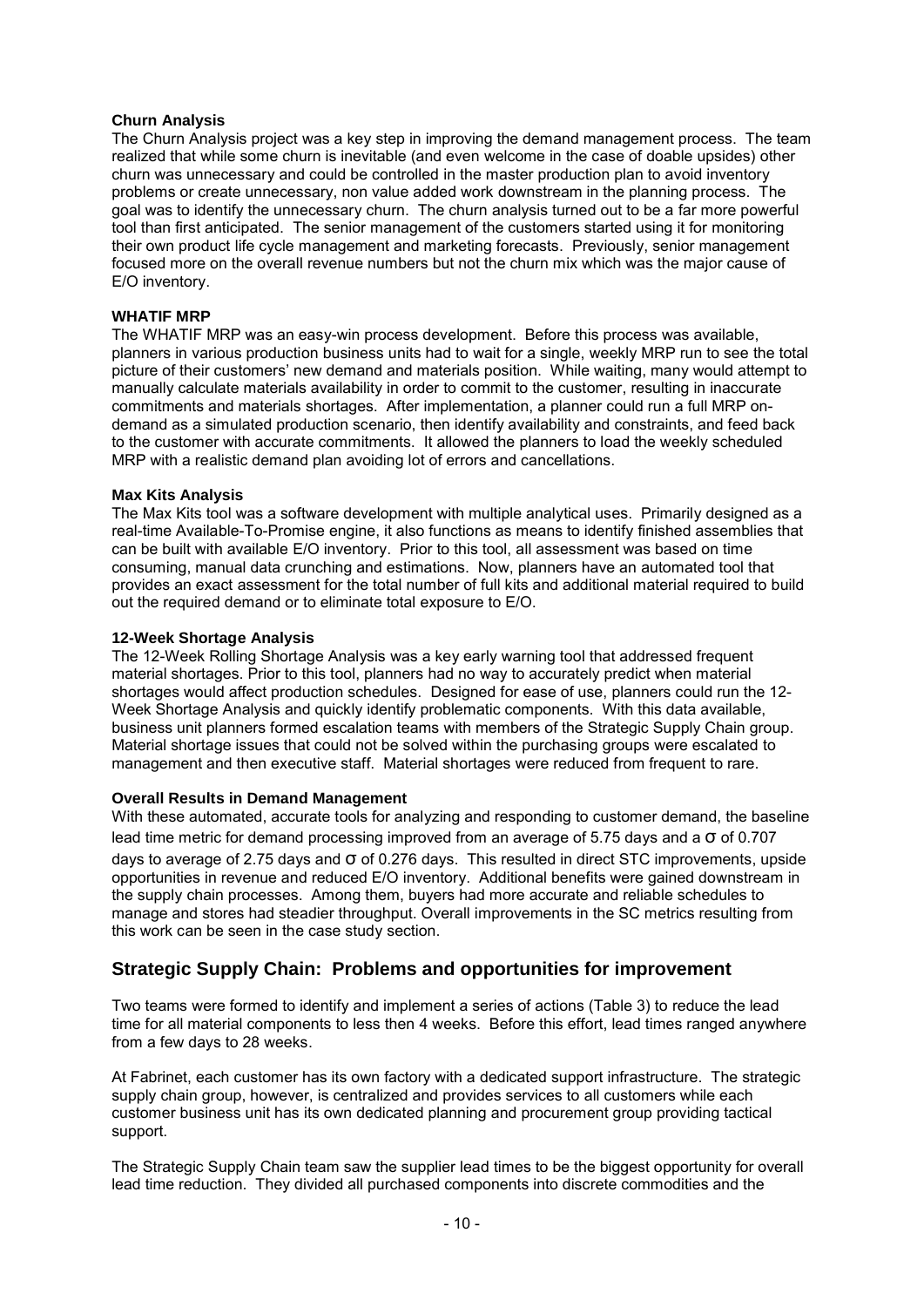associated suppliers within each commodity. Meanwhile, a team of tactical planning and purchasing staff worked on tools to increase efficiency in order processing.

| Projects to Improve the Strategic Supply Chain |                     |                                                                                                                                                                                     |                                                                                                                                                                            |
|------------------------------------------------|---------------------|-------------------------------------------------------------------------------------------------------------------------------------------------------------------------------------|----------------------------------------------------------------------------------------------------------------------------------------------------------------------------|
| <b>Project Name</b>                            | <b>Project Type</b> | <b>Project Scope</b>                                                                                                                                                                | <b>Results</b>                                                                                                                                                             |
| <b>Current Lead</b><br><b>Times Map</b>        | Six Sigma           | Map current lead time status of all<br>purchased parts by commodity and<br>identify issue causing long lead<br>$times >$ then 4 weeks.                                              | All components with lead times > 4<br>were segregated into weekly lead<br>time buckets. Corrective actions to<br>reduce these lead times were<br>identified for each item. |
| Vertical<br>Integration                        | Six Sigma           | Identify all the parts that could be<br>manufactured in-house. Decide if<br>vertical integration was<br>economically viable and would<br>enable significant lead time<br>reduction. | 381 parts were moved from buy to<br>make status. Lead times were<br>reduced to less than 4 week as well<br>as inventory, WIP, and E/O for<br>these parts.                  |
| VMI<br>Implementation                          | Six Sigma           | Review the complete SC base and<br>identify additional parts that can be<br>moved to existing VMI hubs on site<br>at Fabrinet.                                                      | 1760 parts were added to existing<br>VMI. Reduced LT dramatically,<br>eliminated E/O for these parts,<br>enabled pull to demand and<br>consolidation of suppliers.         |
| Long Term<br>Contracts                         | Kaizen              | Formalize business relationships<br>with key vendors                                                                                                                                | Suppliers to buy material to<br>Forecast, and build to PO. 36<br>suppliers supported this project<br>reducing the lead times<br>significantly.                             |
| Vendor<br>Consolidation                        | Six Sigma           | Review supply base for similar<br>parts and identify consolidation<br>opportunities to key strategic<br>suppliers.                                                                  | Number of suppliers reduced from<br>1200 to 840. Enabled price and<br>lead time leverage, helped build<br>strategic partnerships.                                          |
| <b>Fixed Days</b><br>Supply                    | Kaizen              | Optimize A, B, C class components<br>classifications and define a<br>standardized procurement strategy<br>for each type of component.                                               | This resulted in reduced number of<br>shipments/week, freight costs,<br>fewer receipts and inspections at<br>IQA as well as reducing workload<br>for buyers.               |
| Supplier<br>Localization                       | Six Sigma           | Identify all components that can be<br>moved locally. Move all overseas<br>vendors where possible to local<br>suppliers.                                                            | Reduced lead times by 80%, cost<br>by 30%+, improved supplier<br>communication.                                                                                            |
| <b>Buyer</b><br>Productivity<br>Tools          | Kaizen              | Augment standard ERP<br>functionality to provide business<br>unit buyers with tools that help<br>them efficiently process purchase<br>orders.                                       | Reduced the time required to<br>process purchase orders by 30%.                                                                                                            |

**Table 3:** List of projects and problems identified for improvements in the Strategic Supply Chain

## **Current Lead Time Mapping:**

The lead times for each component are stored in the ERP system database. This was the lead time base line used for this exercise.

In the first step of the mapping process, all the parts that had lead times of less than 4 weeks were segregated into one bucket. Most of these parts were already part of our existing VMI hubs and fixed supply programs.

 **VMI:** Vendor Managed Inventories are on-site hubs where vendors have established 4-6 weeks inventory on site at Fabrinet. Fabrinet pulls inventory from these hubs based on the kitting requirements for production. The vendors replenish the inventory based on the consumption and the 26 week forward rolling forecast provided by Fabrinet on a weekly basis.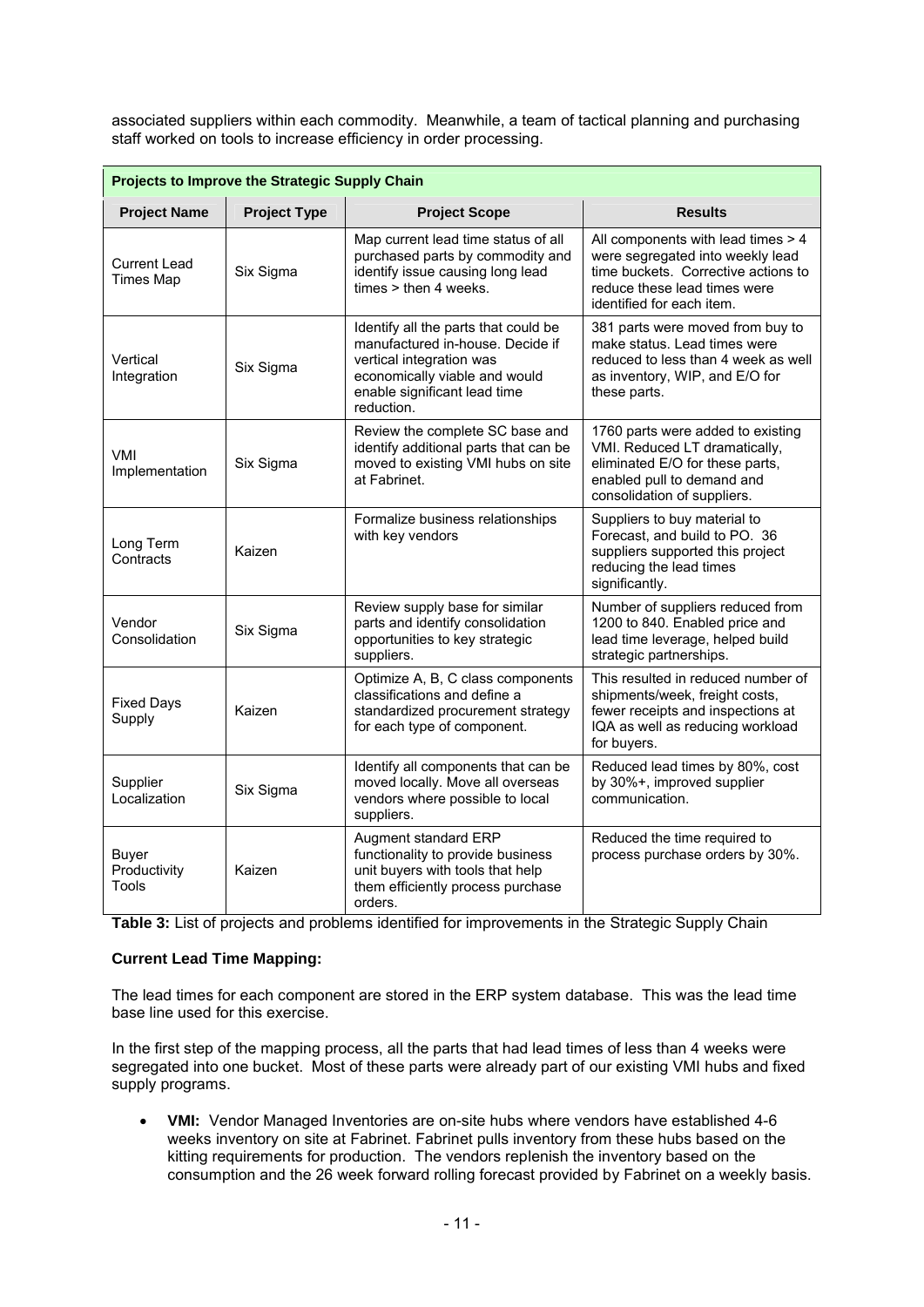**Fixed Supply:** The fixed days supply program was designed to manage the 'C' Class items which represent 80% of the purchase parts and 5% of the purchase dollars for a predefined period (usually one quarter.) Each 'C' Class item is purchased using a dynamic 60 day supply rule. This allows the ERP system to manage the demand and the buyers only have to place purchase orders twice per quarter.

After filtering out the items that are managed through VMI and Fixed Days supply, we were left with 35% of the total components that had a lead time of 6 to 28 weeks. A number of possible solutions were explored for each item after understanding each customer's requirements and flexibility for change.

Solutions for the remaining components fell into six different categories:

- 1. Standardize procurement process<br>2 Vertical Integration
- Vertical Integration
- 3. Localization
- 4. VMI (Vendor Managed Inventory)<br>5. Long Term Contracts
- Long Term Contracts
- 6. Vendor consolidation

### **Standardized procurement process**

The mapping process revealed that the procurement rules were inconsistent amongst the different groups. Some business units scheduled C class parts weekly versus others who scheduled in 60 day increments. The result was a domino effect throughout the system; buyers had heavier work loads, shortages occurred, and IQA had too many receiving lots to process. When clear and concise procurement rules were applied across all business units, the problems subsided.

### **Vertical Integration**

381 components with lead times greater than 6 weeks were identified. It was determined that these could be built in-house by Fabrinet. In addition to reducing the lead time, vertically integrating these items provided the customer with lower costs by removing packaging and transportation costs. Additionally, total control over potential E/O material was realized by building these components to final product demand.

### **Localization**

The geographical location of several suppliers was making communications and logistics difficult to manage. This was the root cause of long lead times in some components. Components that could be moved to qualified local sources without any design changes or major re-qualification of the final product were transitioned. 1507 components were moved to local suppliers resulting in substantial cost savings, lead time reductions and improvements in logistics.

### **VMI**

The original VMI program was established for the common, off the shelf electronic components. While the program worked well with these parts, it did not address the unique or the semi-custom components. Analysis showed that some of these components should be incorporated into this program. Subsequently, 1760 parts were added to the existing list of VMI parts thereby reducing their lead times to zero, reducing inventory levels, and increasing availability for response to upside demand.

### **Long Term Contracts**

Many of our suppliers were inherited from customers and no formal business agreements between them and Fabrinet existed. Some of these suppliers were reluctant to make investments or take other steps to improve lead times. Negotiating contractual agreements to engage in long term business relationships was in some cases all that was required to make dramatic improvements. Lead times for items supported by the 36 suppliers who participated in the program were improved to less then 4 weeks using this strategy.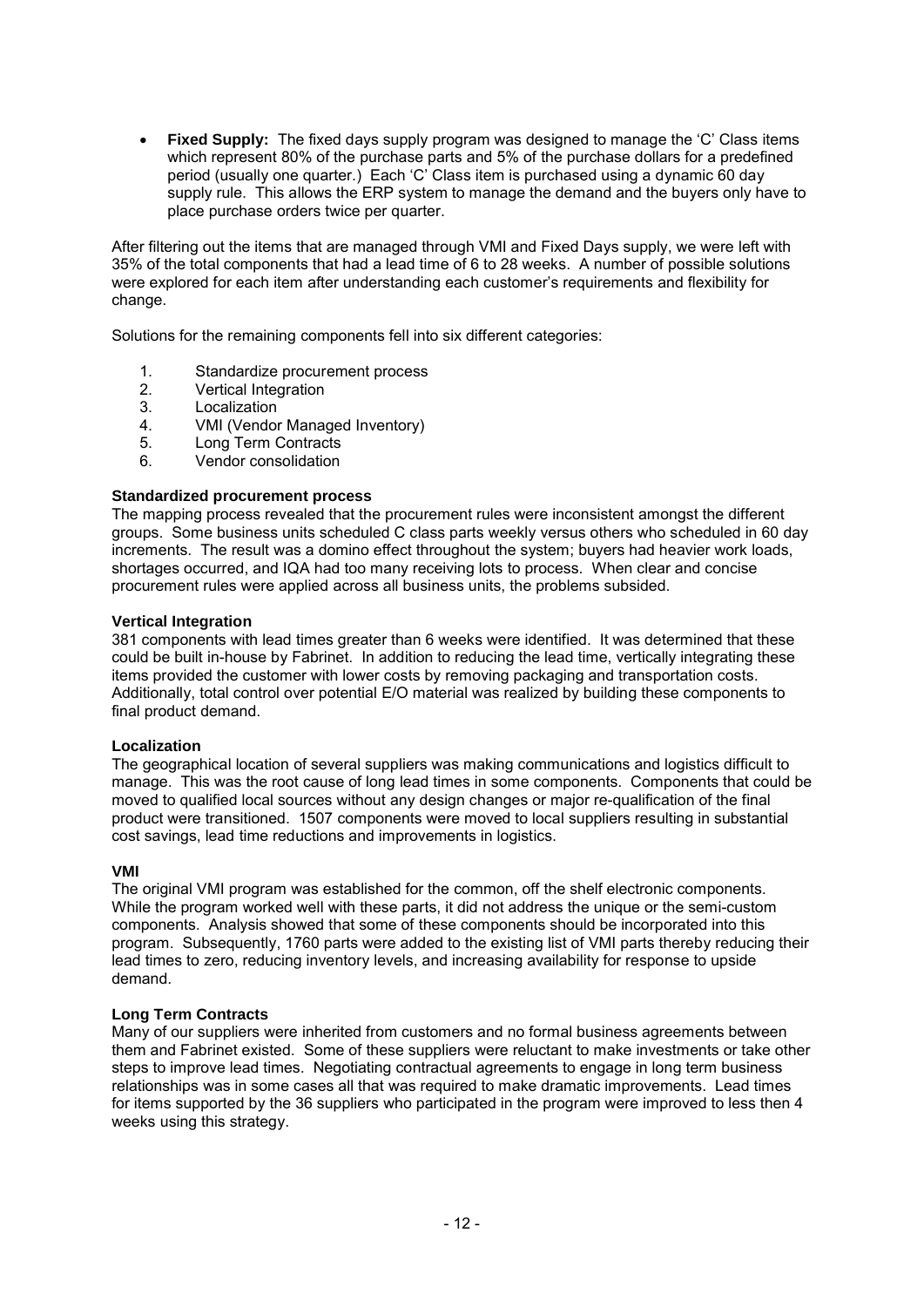## **Vendor Consolidation**

The largest opportunity for vendor consolidation was in the common hardware and electronic parts. Since these items are largely interchangeable, Fabrinet narrowed down the supply base to two suppliers for hardware and eight for common electronics. This allowed consolidation of demand volumes and gave the key suppliers a greater sense of strategic partnership with Fabrinet. All these suppliers provided significant price reduction and participated in our VMI program.

## **Buyer Productivity Tools**

Looking at the purchasing administration process, planning and purchasing staff found that much time was lost in managing a large number of purchase orders. They needed tools that helped them identify exceptional situations, process large amounts of data, and identify opportunities for savings. Working with the ERP support team, they developed a suite of tools to augment their standard ERP functionalities. Some of those tools are:

- *The Auto Reschedule Interface* allowed buyers to upload supplier commitments from a spreadsheet based template to the ERP system en-masse and saved significant time and manpower in maintaining the orders.
- *The Alternate Action Report* employed custom logic to provide different order rescheduling and cancellation suggestions than the standard ERP system provides. This helps buyers more effectively manage their orders.
- *Custom Warnings and Notifications* are customizations the ERP system that help buyers identify exceptions like non-cancellable, non-returnable parts or alternate parts that are available as substitutes for the part they are buying. These warnings help the buyer identify exceptional situations where they should focus their time.
- *The Excess On Order Analysis* is a custom intelligence tool that dynamically shows buyers where an open order might result in excess inventory.

## **Overall Results in Strategic Supply Chain**

After implementation of the improvement programs, we reduced the average lead times to 3.60 weeks and standard deviation to 5.19 days compared to initial average lead time of 58 days and standard deviation of 34 days. We were very successful in reducing the standard deviation and thereby provided much better predictability. The final average component lead times fell short of the set goals. The primary reason for this was due to parts that were single sourced with very little leverage or flexibility for change. This accounted for 4.3% of the total components requiring a modest investment in buffer stocks to bridge the gap to achieve the goals. This is discussed in more details in the case study section.

In addition to the lead time reductions, all the supply chain metrics showed significant improvements as shown in latter sections.

## **Logistics (Warehouse and Incoming Quality Assurance): Problems and opportunities for improvement**

The second largest opportunity for lead time reduction identified through the process mapping was in the activities associated with the logistics process. A detailed study of the receiving, IQA, storage and kitting processes revealed several non-value added and inefficient activities. To understand the cycle times and potential for improvements, staff from different areas of the logistics team was enlisted to bring forward ideas for improvements. These would be both simple and more complex projects to drive significant optimizations in throughput, storage space and overall costs.

| Projects to Optimize the Logistics and IQA |                     |                                                                                        |                                                                                                                                 |
|--------------------------------------------|---------------------|----------------------------------------------------------------------------------------|---------------------------------------------------------------------------------------------------------------------------------|
| <b>Project Name</b>                        | <b>Project Type</b> | <b>Project Scope</b>                                                                   | <b>Results</b>                                                                                                                  |
| Standard<br>Storage Box                    | Six Sigma           | Eliminate all cardboard boxes and<br>standardize box size to optimize<br>storage space | Project took 3 months to complete.<br>A standard, off the shelf plastic box<br>was selected allowing bar code<br>implementation |
| Warehouse<br>Racking                       | Kaizen              | Optimize distance between shelves<br>to align with standard box size.                  | This project took 2 weeks;<br>Increased warehouse capacity by<br>40%.                                                           |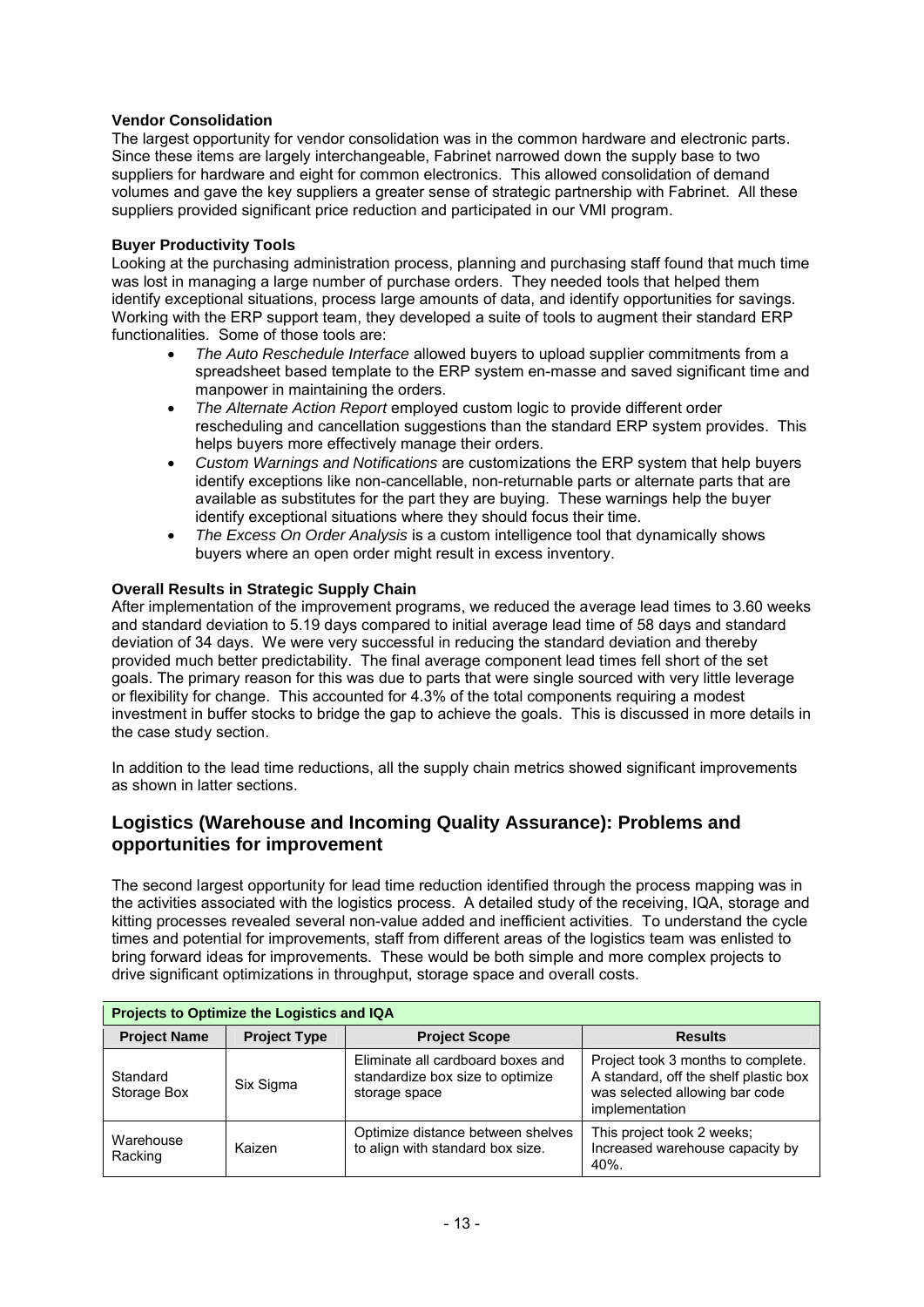| Freight<br>Consolidation          | Six Sigma | Reduce Number of inbound<br>shipments at a controlled rate.                                                                                 | Reduced freight and staff costs.                                                                                      |
|-----------------------------------|-----------|---------------------------------------------------------------------------------------------------------------------------------------------|-----------------------------------------------------------------------------------------------------------------------|
| <b>Box Locator</b><br>Label       | Kaizen    | Develop a label that is easily<br>readable and can be used as<br>location identification in the ERP<br>system.                              | Label was developed in 2 weeks<br>and allowed for automatic<br>traceability.                                          |
| Smart Bins for<br>Hardware        | Six Sigma | Move the hardware stores to the<br>production line, for auto<br>replenishment of stock by supplier.                                         | Eliminated kitting of small piece<br>parts. Provide consumption PO to<br>Supplier weekly. Supplier manages<br>Min/Max |
| Barcode Label                     | Six Sigma | Develop an electronic bar code<br>label for all material that will enable<br>full lot control functionality in ERP<br>system.               | Eliminated manual, hand written<br>receipt transaction label and data<br>entry errors.                                |
| Consignment<br>Process            | Six Sigma | Develop a process allowing<br>material to be pulled on demand<br>from VMI and consignment and<br>reconcile consumptions into a<br>weekly PO | 4000+ parts now follow this<br>process, real time transactions<br>avoiding delays and buyer<br>inefficiencies.        |
| Optics Skip Lot                   | Six Sigma | Eliminate unnecessary inspection<br>at IQA. Implement skip lots.                                                                            | 1415 parts were moved into this<br>program increasing throughput at<br>IQA and minimizing administrative<br>work.     |
| <b>RLC Skip Lots</b>              | Six Sigma | Eliminate unnecessary inspection<br>at IQA. Implement skip lot                                                                              | 35% upside in IQA throughput and<br>shortened time to stores.                                                         |
| Mechanical<br>Dock to Stock       | Six Sigma | Move the IQA function to the<br>suppliers, Fabrinet to spot check<br>critical dimensions and criteria.                                      | Eliminated 65% of inspection in<br><b>IQA for Mechanical Parts</b>                                                    |
| Combine<br>IQA/Receiving<br>Label | Six Sigma | Combine 2 Labels into 1 Label                                                                                                               | Increased efficiency, reduced 1<br>process step, combined all data on<br>one label for ease of data tracking          |

**Table 4:** List of projects and problems identified for improvements in the Logistics area of Supply Chain

## **Smart Bins for Hardware**

Studies demonstrated that the time to kit small quantities of hardware (nuts, bolts and washers) was unnecessarily lengthening the kitting cycle time. A local supplier was engaged to setup a "smart bin" system within the manufacturing areas. This supplier maintains inventory in the smart bins based on a min/max quantity of each hardware item. This allowed the operators to have easier access to the hardware items on the line with a guaranteed supply: 74% of all hardware items have been migrated to this program.

## **Consignment Process**

In the past, consuming materials from consigned or VMI inventories required buyers to issue a new purchase order each time production required the materials to be moved from consignment or VMI for kitting. This caused delays to the kitting process and disrupted the overall purchasing organization's daily work load. A new workflow was developed in Fabrinet's ERP system that allowed for material to be pulled from consignment or VMI inventories while the quantity was automatically captured and accumulated by the system. This accumulated quantity of goods consumed from consigned or VMI inventories was automatically released against a predefined blanket agreement and communicated to the supplier weekly for invoicing. The new process eliminated significant non-value added activity for the purchasing group and made the consigned / VMI inventory management process fast and transparent to inventory control and production staff.

## **Freight Consolidation**

The frequent demand fluctuations in the MRP system were driving a large number of shipments from the suppliers which incurred excessive clearance charges at customs. A focus team was put together to optimize the complete freight process. The team determined that specific freight consolidation points should be established in strategically selected geographic zones. These consolidation points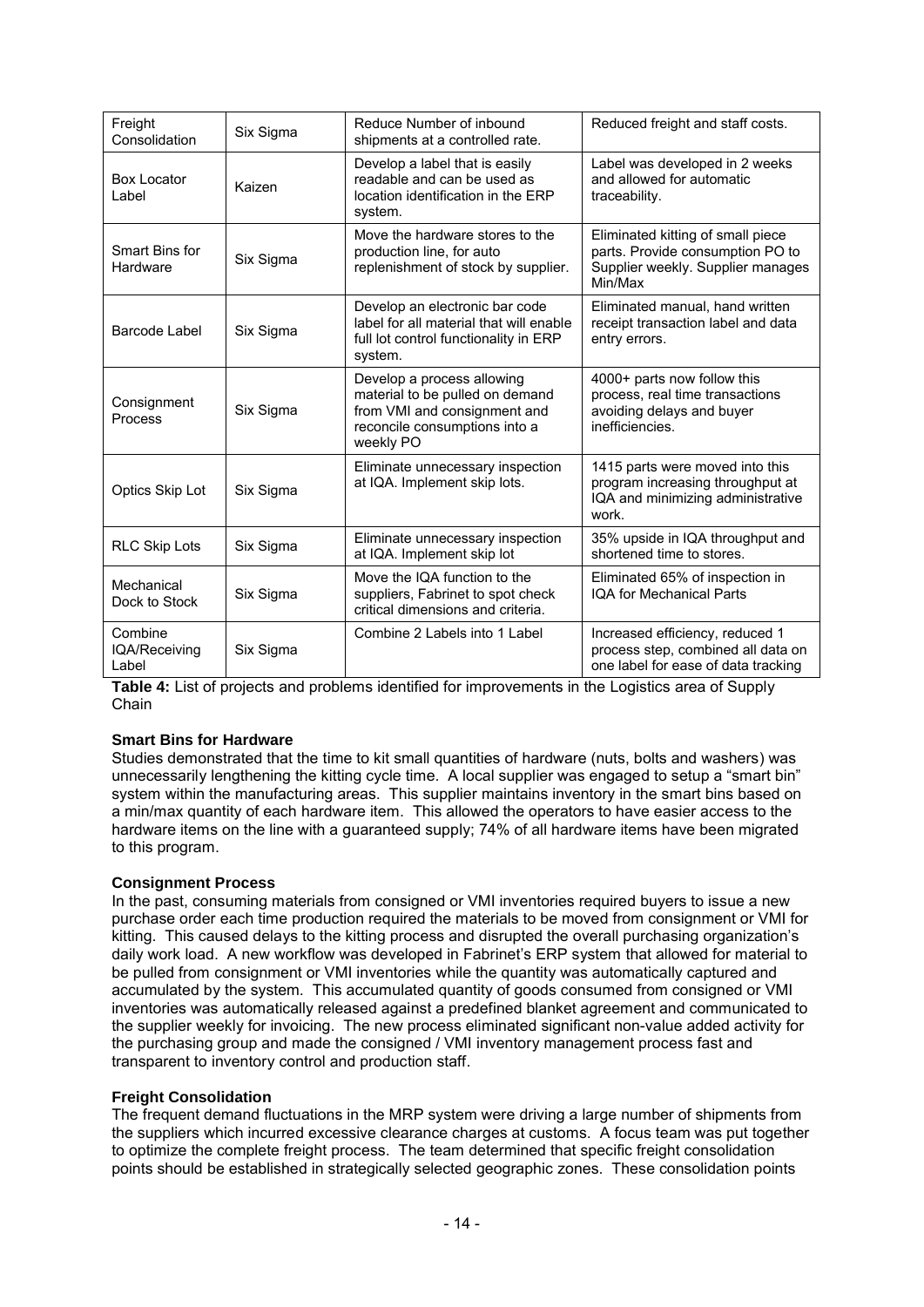would be the "ship to" points for the suppliers and shipments would be dispatched from the consolidation points three times per week to Fabrinet. Having greater control of the number of shipments and timing of shipments allowed for greater optimization of the receiving and IQA departments while also reducing the freight charges and associated clearance costs.

## **Bar Code Label**

Our warehouse process involved many manual data entries throughout the material handling process. A warehouse focus team was created and tasked to identify solutions to eliminate the manual data entries. The solution proposed was to migrate to a barcode label system with real-time transaction processing via handheld mobile devices. Suppliers were required to affix a bar code label embedded with specific data points to each shipment. Upon arrival at Fabrinet, receiving staff scans the label with the handheld device and process the transaction in the ERP system real-time. During the kitting process, the label would again be scanned and quantities entered in the handheld, and the system would update the location of the material automatically. Significant efficiencies were realized with the implementation of this process as well as greater data accuracy.

### **Skip Lots**

Fabrinet's Incoming Quality Inspection department was required to inspect each component lot at IQA before delivery to the warehouse. A team reviewed eight quarters of IQA data by commodity to determine which suppliers were shipping consistently good quality. The Supplier Quality Engineering (SQE) organization worked closely with the suppliers to implement the skip lot inspection programs avoiding the unnecessary inspection at the IQA. Optical and electronic RLC components were the first commodities to be transitioned to skip lot, followed by mechanical and active electronics. This transition increased IQA capacity by more than 150% allowing IQA/SQE teams to place greater focus on problematic suppliers and first article qualifications.

## **Overall Results in Logistics**

Optimizations in the Logistics processes yielded improvements in lead time, capacity, head count and other costs:

- The measured process lead time of 5-9 days was optimized to a 1-2 day process.
- Storage capacity in warehouse increased by 40% within the existing facility.
- Kitting lead time was cut to single digit hours.
- Head count costs dropped by 22% in the warehouse and IQA.
- Over Time costs dropped by 40% in IQA and the warehouse.

With all the optimizations in buyer efficiencies, reductions in freight costs, controls in scheduling of incoming material, and greater warehouse throughput, Fabrinet was able to reduce the logistics process time by 80%.

## Customer Specific SC Optimization: Case Study

To demonstrate and validate the effectiveness of applying lean manufacturing concepts at Fabrinet, we selected a single customer's business unit and applied the lean tools to their specific case. This customer is referred to as "Customer C" throughout this case study. Fabrinet had very low Ship-to-Commit performance with Customer C. Pursuing improvements in the three target areas (demand, strategic SC, and logistics operations) created the net effect of greatly improving STC.

Historically, Customer C had exceptionally high demand churn rates. It was discovered that a lot of



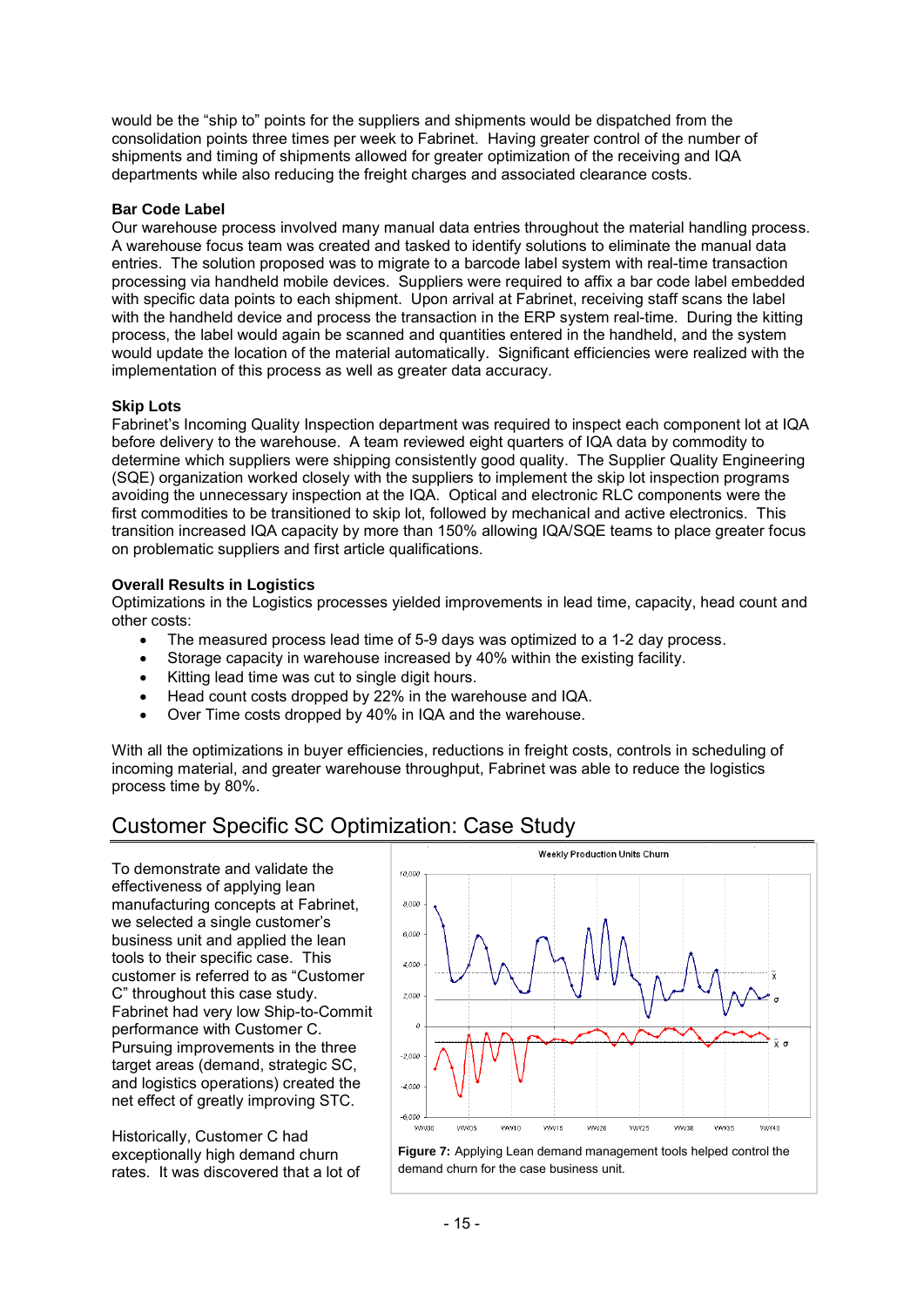demand was loaded only to drive material expediting activities. By applying the lean analytical tools to this case, planners were able to scrutinize the demand intelligently and adjust it appropriately before loading it to the master demand schedule. The trend in the demand churn before and after can be seen in Figure 7 where a dramatic improvement is clearly evident.

The Strategic Supply Chain team analyzed this customer's 2300 active material components. After netting out the 'C' Class items that were already on the VMI program, the value stream mapping activity revealed 370 items that required lead time optimization through the lean projects.

The team prepared the initial list of target items and shared it with the customer to facilitate discussions on the current status and the potential solutions for each item. After detailed negotiations at the item level with respect to timelines, requirements for qualification and long term reliability testing, the final solution road map was agreed and 354 of the target items' lead times were effectively reduced to less than 4 weeks.

There were 16 items for which Fabrinet and the customer agreed the best industry lead time had been achieved. However, these 16 items did not meet the 4 week lead time requirements. Based on due diligence done through the value stream mapping activities, the customer agreed that the remaining 16 items would be part of a safety stock program to achieve the final goal and conclude the activity.



As the project moved through the various phases of implementation, the optimizations that would be gained through the reduced lead time began to take effect:

- Component demand was steadier requiring less order maintenance. This resulted in a 40% reduction in the day to day communication and administrative activities for the tactical purchasing team.
- Fabrinet's tactical purchasing team was able to focus their activities managing the high-level 'A' category items, NPI Products and upside demand opportunities.

Upon completion of all the activities associated with this project, the final max lead time for the items was reduced from 8.78 weeks to 3.78 weeks

meeting the set goals of max lead time of 4 weeks for any individual component.

With new products being introduced on a regular basis, the principles and achievement of the lean projects is continued on a weekly basis. The weekly activity ensures that any new items introduced into the planning and procurement cycle are validated and optimized to be at 4 weeks or less lead time before being released to an "active" status.

The focus on reducing material lead time was the primary factor in achieving major improvements in Fabrinet's Ship To Commit scores for this Customer C (Figure 8.)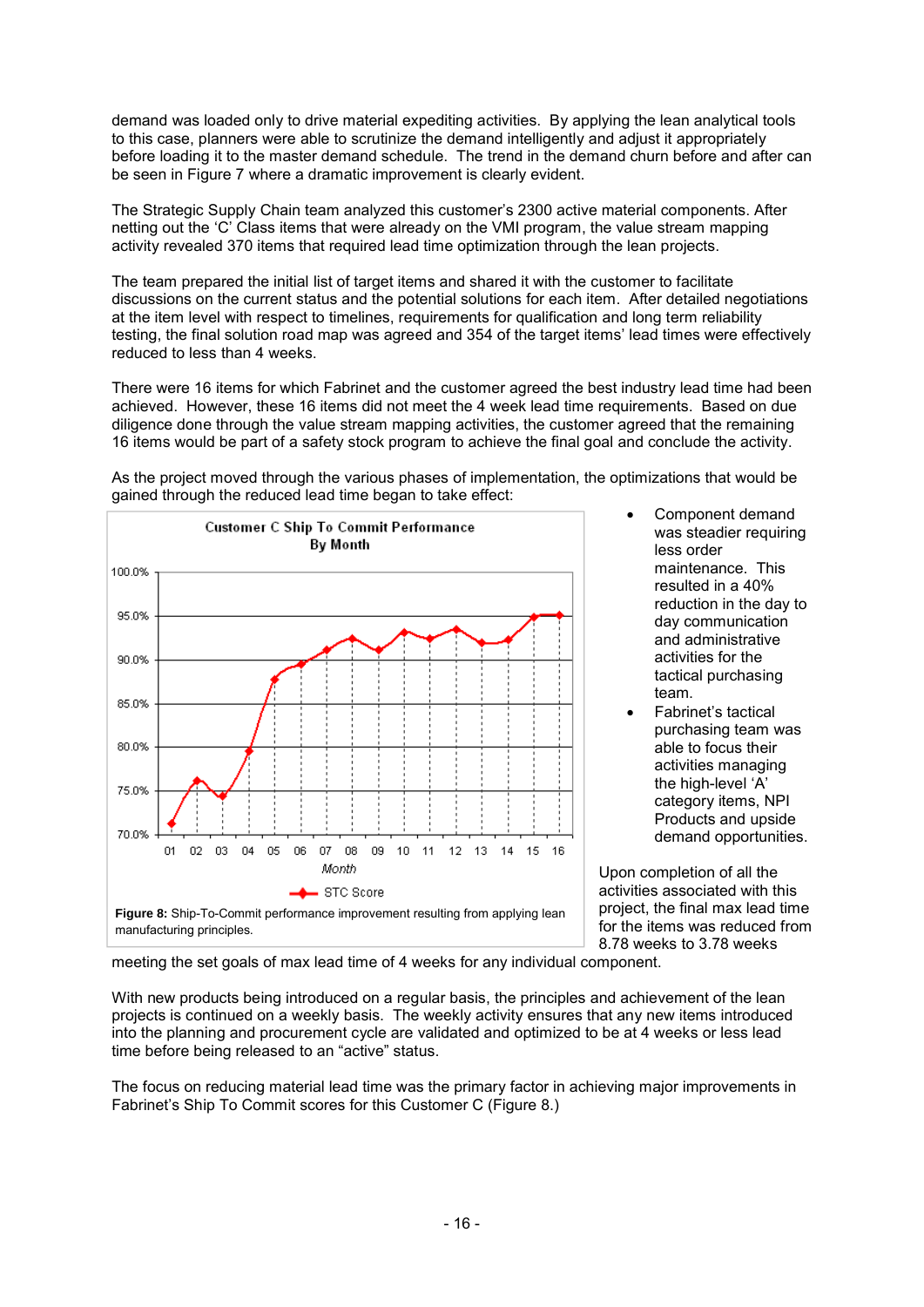# Overall Gains from Lean Implementation at Fabrinet

As lean projects were carried out across the supply chain, overall performance metrics improved across the board. Fabrinet's high mix / low volume supply chain was transformed. After lean implementation, the supply chain performance – previously typical for a high mix / low volume industry

– changed. Metrics scores more closely resembled those of low mix / high volume industries (Figure 9):

- Demand churn, order cancellations and reschedules were brought into full visibility allowing appropriate decisions.
- As material lead times were reduced, they became more predictable.
- The number of suppliers and purchase orders issued each week went down and buyers became more efficient.
- IQA and warehouse throughputs improved.
- Overall inventory turns went up.
- Excess and Obsolete inventory decreased while Ship-To-Commit performance improved to target levels.



## Conclusion

Realizing benefits of lean manufacturing practices is not as complex or as involved as many may believe. It does not require extensive training programs or in-depth understanding of statistics. Staff at all levels can contribute with very little training as many of the LM concepts are based on common sense. The key to successful implementation is to get started with a positive attitude.

Value stream mapping is an excellent tool for identifying waste and opportunity for optimization. Its very simple yet extremely effective if applied without any bias. Staff at all levels can understand this tool and its application very quickly. Using value stream mapping, we were able to quickly identify broad issues then drill down to smaller ones, enabling us to optimize the complete supply chain with excellent results in all metrics.

Six Sigma and Kaizen projects are easily identified during value stream mapping. Once the projects are identified, having the right teams with the required skill sets is critical to the success of the project and the overall optimization.

Lean thinking and value stream mapping must remain as an integral parts of the continuous improvement process in order to keep the supply chain process optimized.